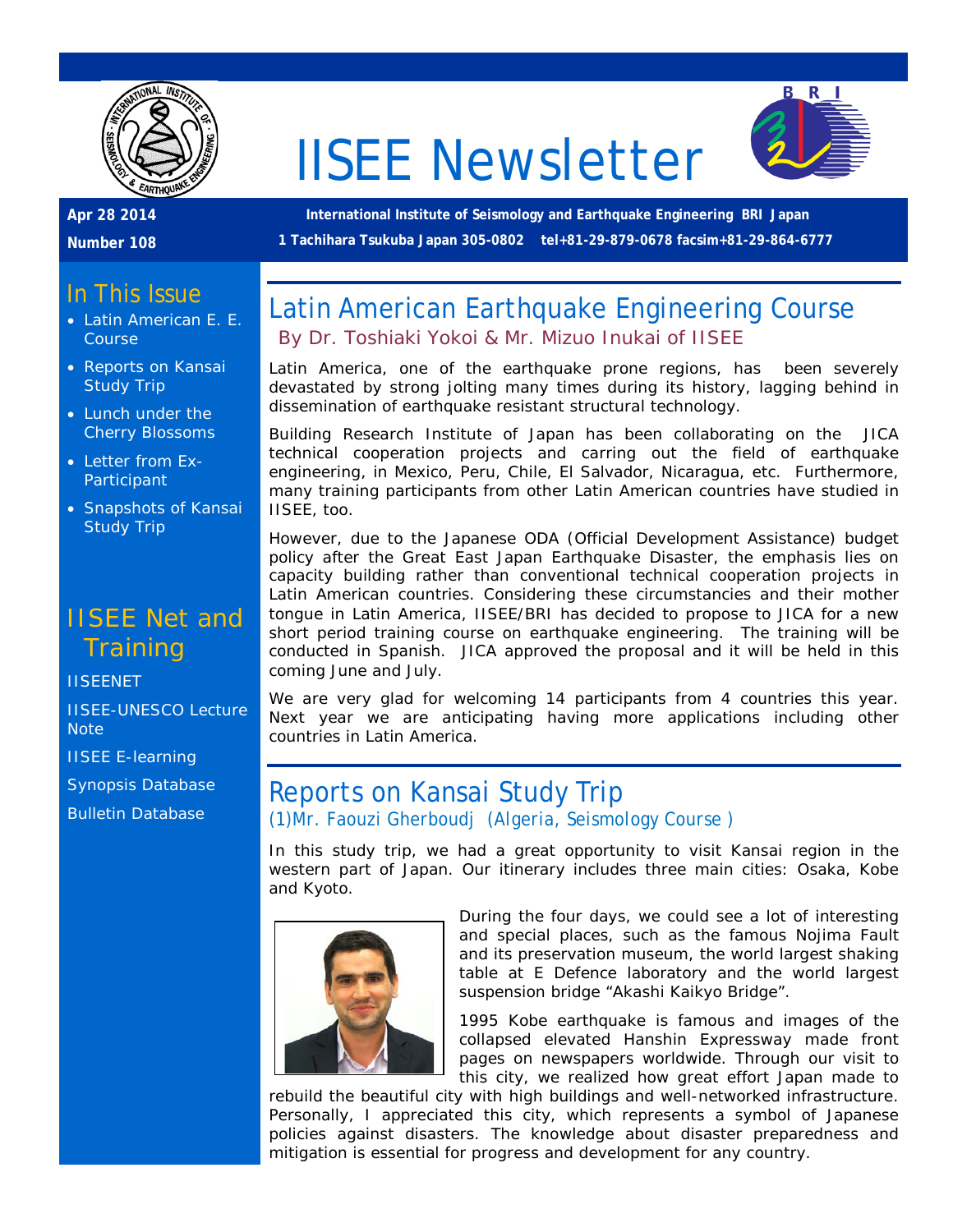# **Earthquakes**

[The 2011 off the Pacific](http://iisee/special2/20110311tohoku.htm)  [coast of Tohoku](http://iisee/special2/20110311tohoku.htm)  **[Earthquake](http://iisee/special2/20110311tohoku.htm)** 

[Reports of Recent](http://iisee/quakes.htm)  **[Earthquakes](http://iisee/quakes.htm)** 

[Utsu Catalog](http://iisee/utsu/index_eng.html)

[Earthquake Catalog](http://iisee/eqcat/Top_page_en.htm)

# **Call for Papers**

IISEE Bulletin is now accepting submissions of papers for the seismology, earthquake engineering, and tsunami. Developing countries are targeted, but are not limited.

Your original papers will be reviewed by the editorial members and some experts.

NO submission fee is need.

Try to challenge!!



#### *(2)Mr. Mukunda Bhattarai (Nepal, Seismology Course)*

We visited some parts of Kansai region focusing on Osaka, Kobe and Kyoto cities of Japan. It was a great opportunity for us to closely observe world's largest suspension bridge and shaking table located in

this region. In Osaka city we observed the surface topography induced by Uemachi Fault. Experience of Kobe Earthquake 1995 by simulation and the preserved

Nojima Fault printed us unforgettable memories of earthquake disaster.

The Disaster Reduction and Human Renovation Institution in Kobe passed us feeling of survivors as well as the effectiveness of reconstruction and recovery calendar after such disaster. Visit to ancient capital Kyoto provided a rare chance to see the architecture, culture and preservation methods of national heritage sites.

In this study trip we gained knowledge not only about earthquake safety measures in building, bridge and wooden structures but also the effect of faulting in topography and its mechanism during earthquakes.

It is noticed that technological advancement, capacity building and public awareness are key features for the mitigation of large earthquake disasters in Japan.

#### *(3)Mr. Nurpujiono (Indonesia, Tsunami Disaster Mitigation Course)*

Study trip to Kansai areas was very advantageous trip.

I was very impressed with Inamura-no-Hi story which was created in order to learn and hand down the achievements and spirit of Hamaguchi Goryo, who is renowned for saving villagers from tsunami with "the fire of rice sheaves."



Japanese people respect and learn from historical disaster, therefore the victims are reduced.

Japanese Government is very concerned about preparing facilities to face the expected large earthquakes along the Nankai Trough. I was also impressed with pedestrian bridge type Tsunami Evacuation Towers in Yoshida town. Japanese Government considers the policies to save life, to save the properties and to support people's future in dealing

with disaster prevention.

Facilities as breakwater, seawall, water gate, floodgate and tsunami evacuation tower are not implemented in my country yet. My country is prone with earthquakes and tsunamis therefore I am wondering if someday my country may follow Japan in dealing with disaster.

# Lunch under the Cherry Blossoms

On Friday April 4, IISEE had a "Cherry Blossom Viewing" lunch party.

Although it rained the day before, we enjoyed a good view of cherry blossoms and Japanese style lunch boxes. New staff members, Dr. Azuhata, Ms. Fujinuma and Ms. Maeda introduced themselves.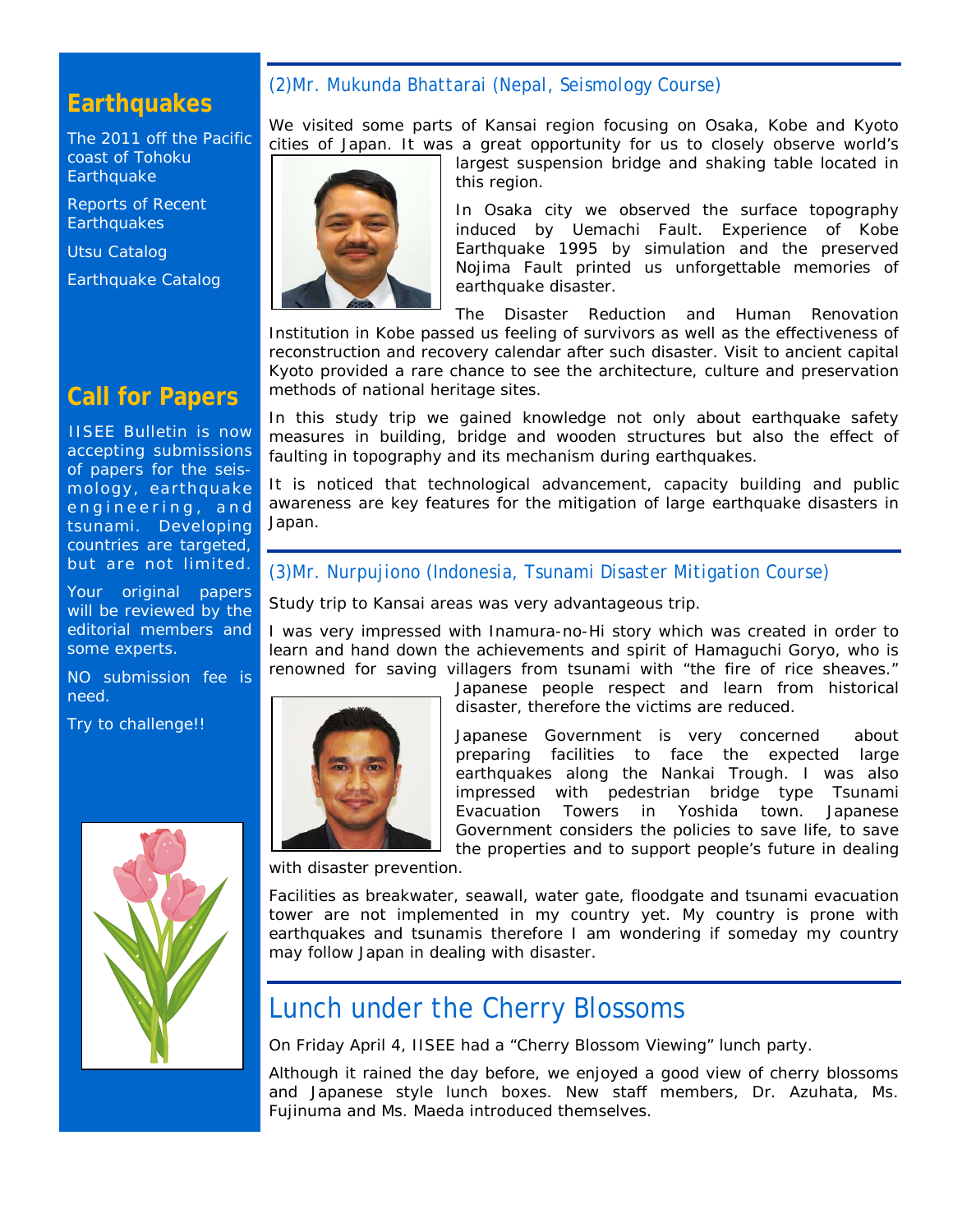

Enjoy, Now

Cherry trees around IISEE buildings came into full bloom at the beginning of April. It's just in time. They are beautiful but the time of their full bloom is brief.

Cherry blossom viewing is one of the Japanese people's traditional seasonal events. People go to see them with their family, friends and colleagues and enjoy eating and drinking. We were happy to have shared the time with training participants under the beautiful blossoms.



Cherry Blossom Viewing Lunch Party

# Letter from Ex-Participants∞

✉*Prof. Florin-Ermil DABIJA, Emeritus Professor Technical University of Civil Engineering Bucharest (Romania, Earthquake Engineering course, 1966-1967)*

The IISEE Newsletter is

**Contact Us**

intended to act as a go-between for IISEE and ex-participants.

We encourage you to contribute a report and an article to this newsletter. Please let us know your current activities in your countries.

We also welcome your co-workers and friends to register our mailing list.

iiseenews@kenken.go.jp [http://iisee.kenken.go.jp](http://iisee.kenken.go.jp/)

# **Back Numbers**

[http://iisee.kenken.go.jp/](http://iisee.kenken.go.jp/nldb/) [nldb/](http://iisee.kenken.go.jp/nldb/)

Prof Dabija from Romania has sent us his kind message of condolence following the death of Dr. Sheldon Cherry. With his permission, we are carrying his message as follows;

*During the academic year 1966-1967 I was one the trainees in Earthquake Engineering at IISEE and I had the opportunity to attend the excellent lectures given by Dr. Sheldon Cherry, who was at that time acting as a UNESCO expert.*

*Ten years later, he visited Romania in the aftermath of the very severe*  earthquake (M=7.2) that hit our country on March 4, 1977. On that occasion I *was very glad to meet him and discuss in a much friendly way a lot of matters, technical as well as general ones. I appreciated very much the support he gave in the early '90- ties to the Institute (now the University) of Civil Engineering Bucharest, by providing and sending a lot of books and magazines related to up-to-date seismic-resistant design of buildings.*

*So, I am now very sad to get the news of his passing away. I have really the feeling of having lost a friend. May he rest in peace.*

#### Dear Readers:

We regret to inform you that IISEE website has been shut down since March 24, due to the unauthorized intrusion into our systems.

We are really sorry that this happened. This incident was very upsetting us. With your support and many requests all over the world, we resume our website gradually. Up to now some databases are still cannot be connected. We are now doing everything to reopen those databases. We apologize for your inconvenience and thank you for your patience.

IISEE